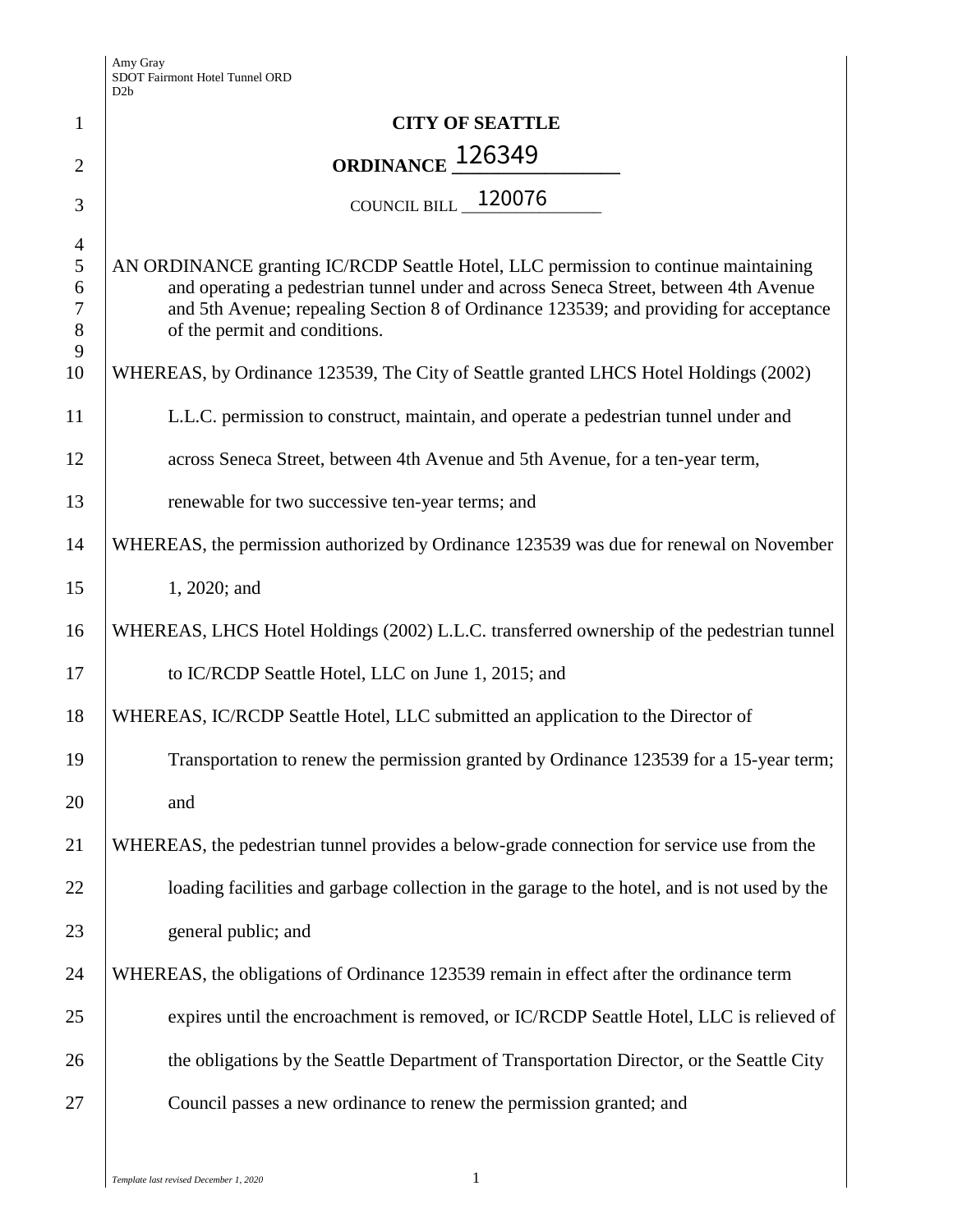| $\mathbf{1}$   | WHEREAS, IC/RCDP Seattle Hotel, LLC satisfied all the terms of the original authorizing                                                                                                |
|----------------|----------------------------------------------------------------------------------------------------------------------------------------------------------------------------------------|
| $\overline{2}$ | ordinance and the Director of Transportation recommends that the term permit be                                                                                                        |
| 3              | renewed for 15 years subject to the terms identified in this ordinance;                                                                                                                |
| $\overline{4}$ | NOW, THEREFORE,                                                                                                                                                                        |
| 5              | BE IT ORDAINED BY THE CITY OF SEATTLE AS FOLLOWS:                                                                                                                                      |
| 6              | Section 1. Permission. Subject to the terms and conditions of this ordinance, the City of                                                                                              |
| 7              | Seattle ("City") grants permission (also referred to in this ordinance as a permit) to IC/RCDP                                                                                         |
| 8              | Seattle Hotel, LLC, and its successors and assigns as approved by the Director of the Seattle                                                                                          |
| 9              | Department of Transportation ("Director") according to Section 14 of this ordinance (the party                                                                                         |
| 10             | named above and each such approved successor and assign are referred to as "Permittee"), to                                                                                            |
| 11             | continue maintaining and operating an existing pedestrian tunnel under and across Seneca Street,                                                                                       |
| 12             | between 4th Avenue and 5th Avenue. The pedestrian tunnel is adjacent in whole or in part to the                                                                                        |
| 13             | properties legally described as:                                                                                                                                                       |
| 14<br>15       | Lots 1, 4, and the North 45 feet of Lot 5, Block 16, C.D. Boren's Addition, according to<br>the plat thereof recorded in Volume 1 of Plats, page 25, in King County, Washington;       |
| 16<br>17<br>18 | EXCEPT the Westerly 9 feet thereof condemned in King County Superior Court Cause<br>No. 50320 for 4 <sup>th</sup> Avenue as provided under Ordinance No. 13074 of the City of Seattle. |
| 19<br>20       | Section 2. Term. The permission granted to the Permittee is for a renewed term of 15                                                                                                   |
| 21             | years starting on the effective date of this ordinance, and ending at 11:59 p.m. on the last day of                                                                                    |
| 22             | the fifteenth year. Upon written application made by the Permittee at least one year before the                                                                                        |
| 23             | expiration of the first term, the Director or City Council may renew the permit once, for a                                                                                            |
| 24             | successive 15-year term, subject to the right of the City to require the removal of the pedestrian                                                                                     |
| 25             | tunnel or to revise by ordinance any of the terms and conditions of the permission granted by this                                                                                     |
| 26             | ordinance.                                                                                                                                                                             |
|                |                                                                                                                                                                                        |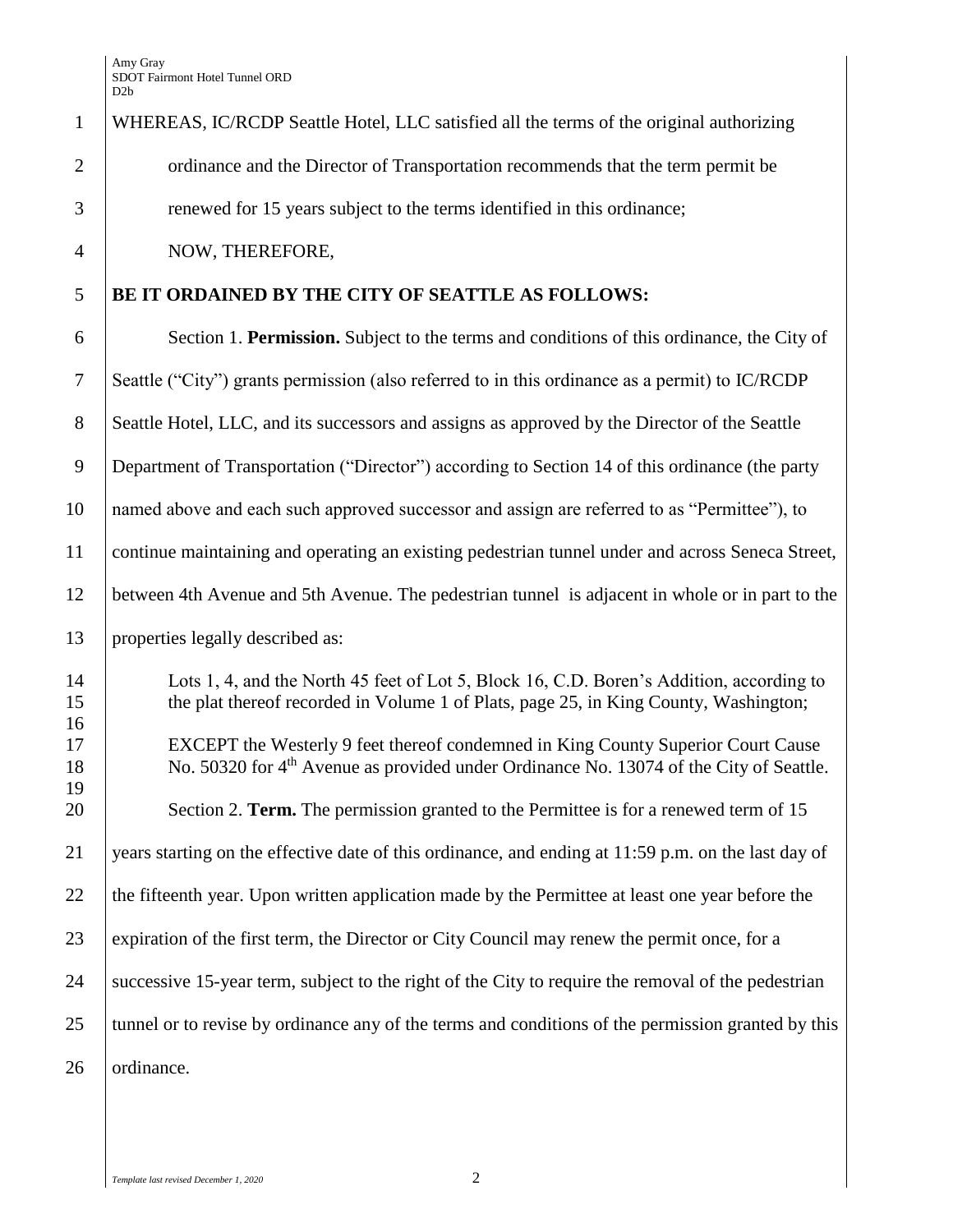Section 3. **Protection of utilities.** The permission granted is subject to the Permittee bearing the expense of any protection, support, or relocation of existing utilities deemed necessary by the owners of the utilities, and the Permittee being responsible for any damage to the utilities due to the construction, repair, reconstruction, maintenance, operation, or removal of the pedestrian tunnel and for any consequential damages that may result from any damage to utilities or interruption in service caused by any of the foregoing.

 Section 4. **Removal for public use or for cause.** The permission granted is subject to use 8 of the street right-of-way or other public place (collectively, "public place") by the City and the public for travel, utility purposes, and other public uses or benefits. The City expressly reserves the right to deny renewal, or terminate the permission at any time prior to expiration of the initial term or any renewal term, and require the Permittee to remove the pedestrian tunnel, or any part thereof or installation on the public place, at the Permittee's sole cost and expense if:

13 A. The City Council determines by ordinance that the space occupied by the pedestrian tunnel is necessary for any public use or benefit or that the pedestrian tunnel interferes with any public use or benefit; or

 B. The Director determines that use of the pedestrian tunnel has been abandoned; or 17 C. The Director determines that any term or condition of this ordinance has been violated, 18 and the violation has not been corrected by the Permittee by the compliance date after a written request by the City to correct the violation (unless a notice to correct is not required due to an immediate threat to the health or safety of the public).

 A City Council determination that the space is needed for, or the pedestrian tunnel interferes with, a public use or benefit is conclusive and final without any right of the Permittee to resort to 23 the courts to adjudicate the matter.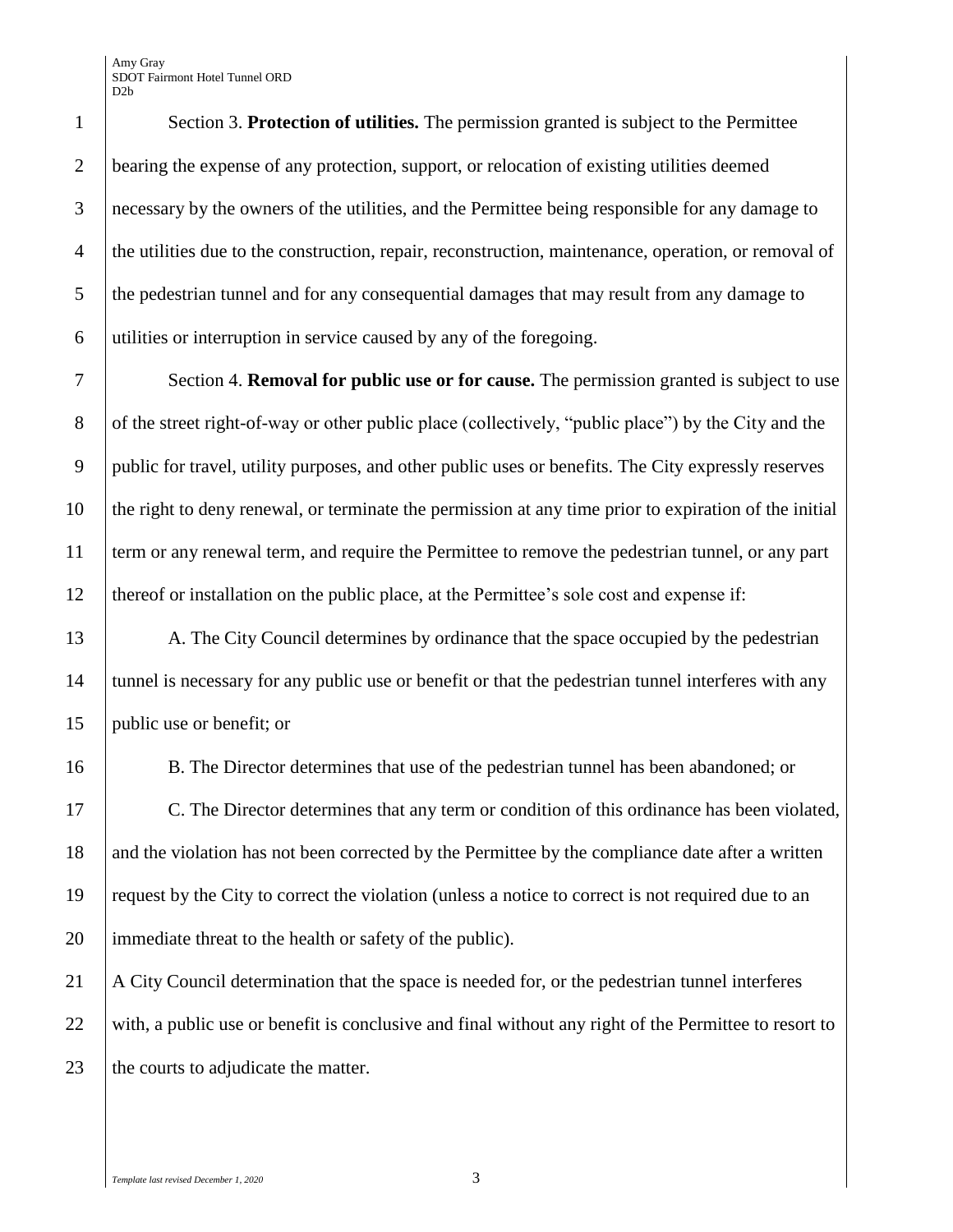Amy Gray SDOT Fairmont Hotel Tunnel ORD D2b

 Section 5. **Permittee's obligation to remove and restore.** If the permission granted is not renewed at the expiration of a term, or if the permission expires without an application for a new permission being granted, or if the City terminates the permission, then within 90 days after the expiration or termination of the permission, or prior to any earlier date stated in an ordinance or order requiring removal of the pedestrian tunnel, the Permittee shall, at its own expense, remove the pedestrian tunnel and all of the Permittee's equipment and property from the public place and replace and restore all portions of the public place that may have been disturbed for any part of the pedestrian tunnel in as good condition for public use as existed prior to construction of the pedestrian tunnel and in at least as good condition in all respects as the abutting portions of the public place as required by Seattle Department of Transportation (SDOT) right-of-way restoration standards.

 Failure to remove the pedestrian tunnel as required by this section is a violation of Chapter 15.90 of the Seattle Municipal Code (SMC) or successor provision; however, 14 applicability of Chapter 15.90 does not eliminate any remedies available to the City under this ordinance or any other authority. If the Permittee does not timely fulfill its obligations under this 16 section, the City may in its sole discretion remove the pedestrian tunnel and restore the public place at the Permittee's expense and collect such expense in any manner provided by law.

 Upon the Permittee's completion of removal and restoration in accordance with this section, or upon the City's completion of the removal and restoration and the Permittee's payment to the City for the City's removal and restoration costs, the Director shall then issue a certification that the Permittee has fulfilled its removal and restoration obligations under this 22 ordinance. Upon prior notice to the Permittee and entry of written findings that it is in the public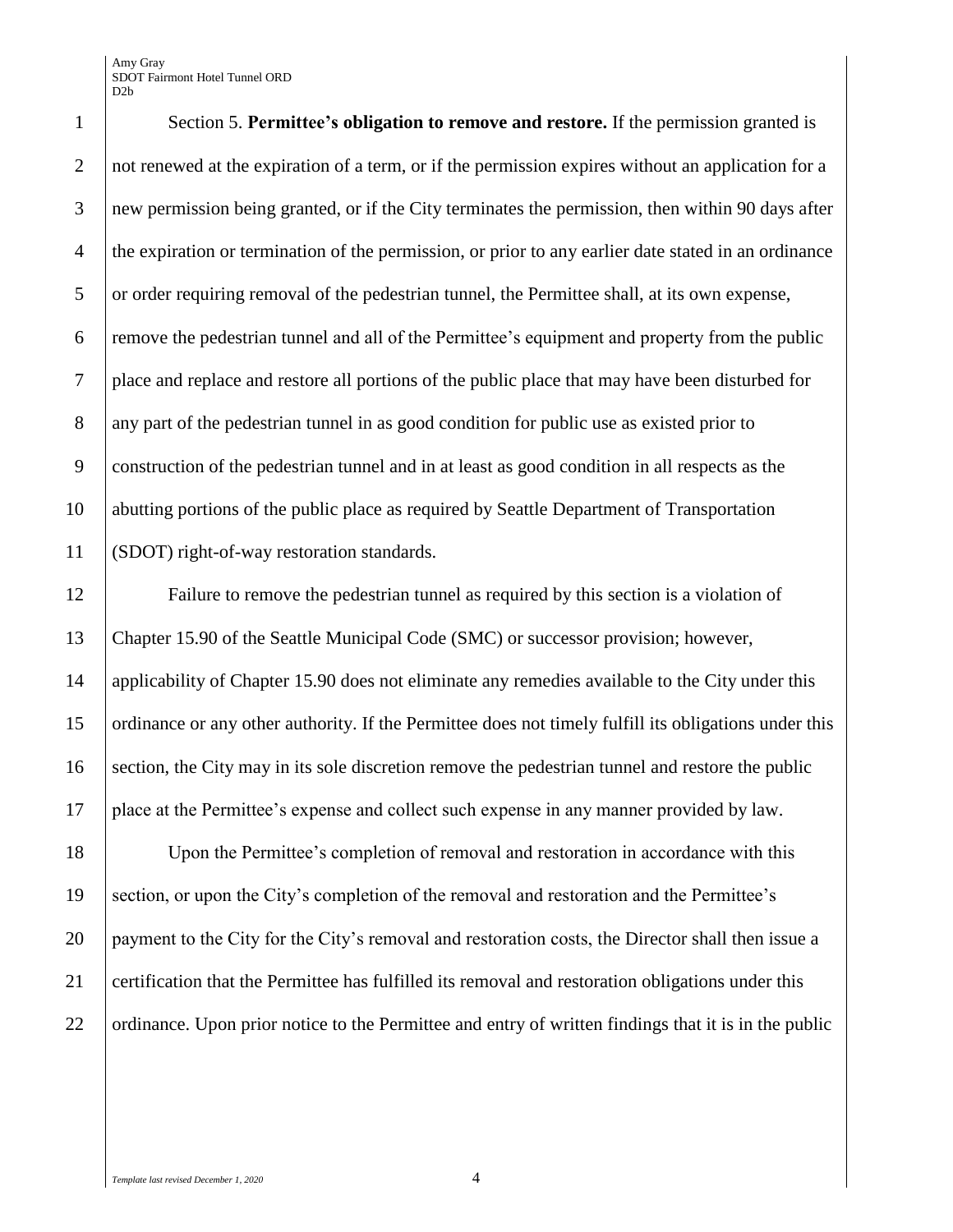Section 6. **Repair or reconstruction.** The pedestrian tunnel shall remain the exclusive responsibility of the Permittee and the Permittee shall maintain the pedestrian tunnel in good and safe condition for the protection of the public. The Permittee shall not reconstruct or repair the pedestrian tunnel except in strict accordance with plans and specifications approved by the Director. The Director may, in the Director's judgment, order the pedestrian tunnel reconstructed or repaired at the Permittee's cost and expense: because of the deterioration of the pedestrian tunnel; because of the installation, construction, reconstruction, maintenance, operation, or repair 10 of any municipally-owned public utilities; or for any other cause.

 Section 7. **Failure to correct unsafe condition.** After written notice to the Permittee and failure of the Permittee to correct an unsafe condition within the time stated in the notice, the Director may order the pedestrian tunnel be removed at the Permittee's expense if the Director deems that the pedestrian tunnel creates a risk of injury to the public. If there is an immediate threat to the health or safety of the public, a notice to correct is not required.

 Section 8. **Continuing obligations.** Notwithstanding termination or expiration of the 17 permission granted, or removal of the pedestrian tunnel, the Permittee shall remain bound by all of its obligations under this ordinance until the Director has issued a certification that the Permittee has fulfilled its removal and restoration obligations under Section 5 of this ordinance, 20 or the Seattle City Council passes a new ordinance to renew the permission granted and/or 21 Stablish a new term. Notwithstanding the issuance of that certification, the Permittee shall 22 \ continue to be bound by the obligations in Section 9 of this ordinance and shall remain liable for 23 any unpaid fees assessed under Section 15 and Section 17 of this ordinance.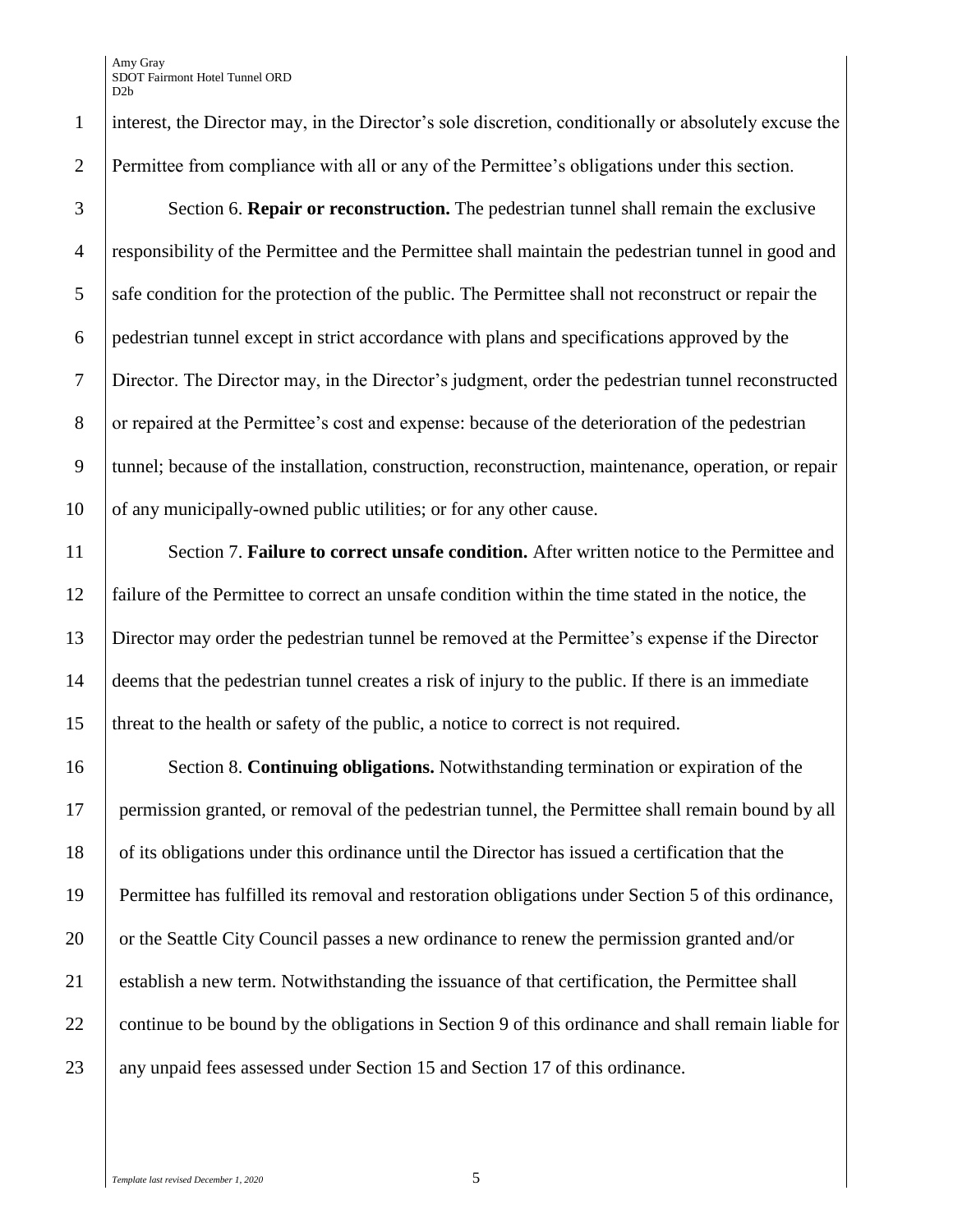Amy Gray SDOT Fairmont Hotel Tunnel ORD D2b

 Section 9. **Release, hold harmless, indemnification, and duty to defend.** The Permittee, by accepting the terms of this ordinance, releases the City, its officials, officers, employees, and agents from any and all claims, actions, suits, liability, loss, costs, expense, attorneys' fees, or damages of every kind and description arising out of or by reason of the pedestrian tunnel or this ordinance, including but not limited to claims resulting from injury, damage, or loss to the Permittee or the Permittee's property.

 The Permittee agrees to at all times defend, indemnify, and hold harmless the City, its officials, officers, employees, and agents from and against all claims, actions, suits, liability, loss, costs, expense, attorneys' fees, or damages of every kind and description, excepting only damages that may result from the sole negligence of the City, that may accrue to, be asserted by, or be suffered by any person or property including, without limitation, damage, death or injury to members of the public or to the Permittee's officers, agents, employees, contractors, invitees, tenants, tenants' invitees, licensees, or successors and assigns, arising out of or by reason of:

14 A. The existence, condition, construction, reconstruction, modification, maintenance, operation, use, or removal of the pedestrian tunnel, or any portion thereof, or the use, occupation, 16 or restoration of the public place or any portion thereof by the Permittee or any other person or entity;

 B. Anything that has been done or may at any time be done by the Permittee by reason of 19 | this ordinance; or

20 C. The Permittee failing or refusing to strictly comply with every provision of this 21 ordinance; or arising out of or by reason of the pedestrian tunnel or this ordinance in any other way.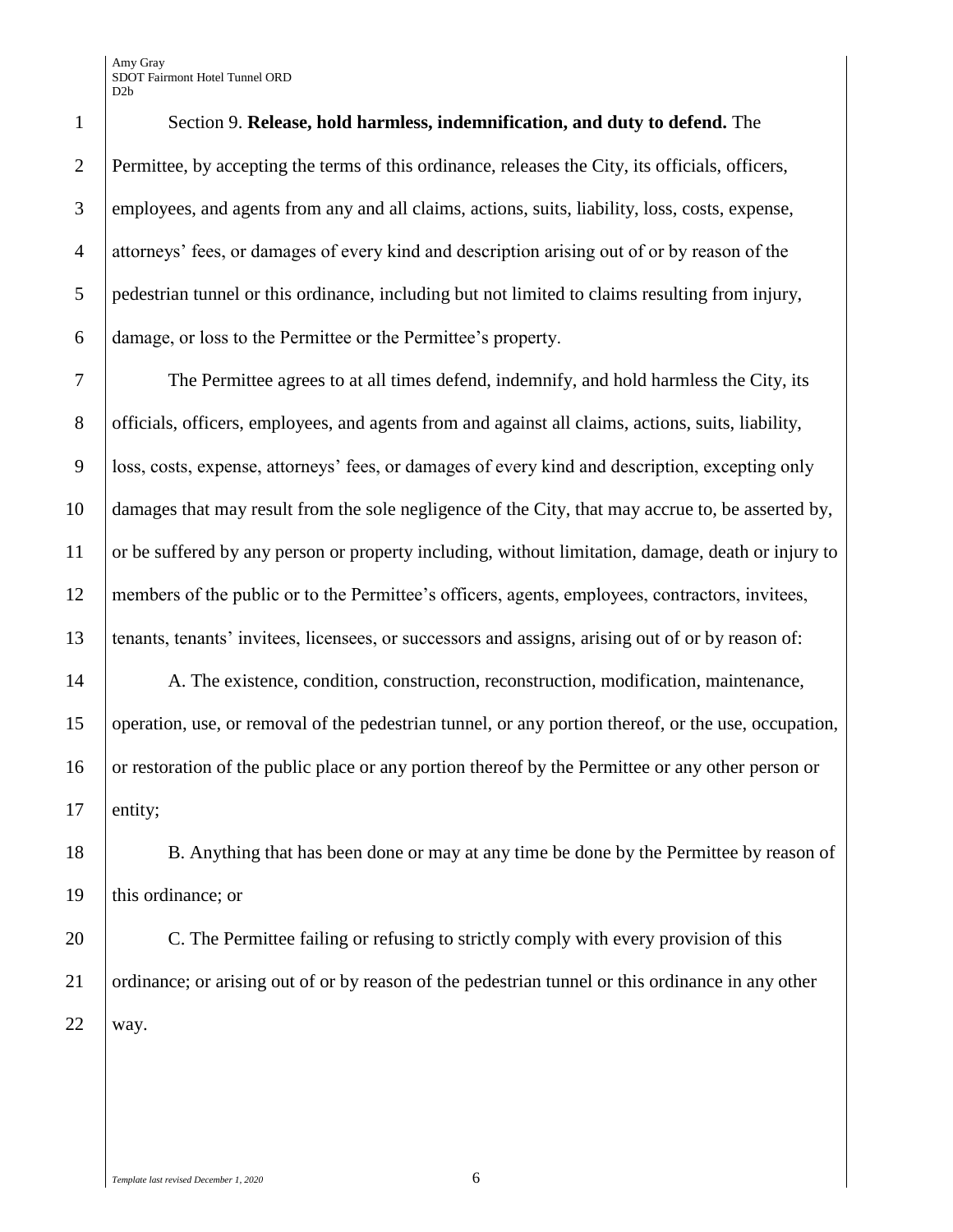Amy Gray SDOT Fairmont Hotel Tunnel ORD D2b

 If any suit, action, or claim of the nature described above is filed, instituted, or begun 2 against the City, the Permittee shall upon notice from the City defend the City, with counsel acceptable to the City, at the sole cost and expense of the Permittee, and if a judgment is rendered against the City in any suit or action, the Permittee shall fully satisfy the judgment within 90 days after the action or suit has been finally determined, if determined adversely to the City. If it is determined by a court of competent jurisdiction that Revised Code of Washington (RCW) 4.24.115 applies to this ordinance, then in the event claims or damages are caused by or 8 result from the concurrent negligence of the City, its agents, contractors, or employees, and the Permittee, its agents, contractors, or employees, this indemnity provision shall be valid and enforceable only to the extent of the negligence of the Permittee or the Permittee's agents, contractors, or employees.

12 Section 10. **Insurance.** For as long as the Permittee exercises any permission granted by this ordinance and until the Director has issued a certification that the Permittee has fulfilled its removal and restoration obligations under Section 5 of this ordinance, the Permittee shall obtain and maintain in full force and effect, at its own expense, insurance and/or self-insurance that protects the Permittee and the City from claims and risks of loss from perils that can be insured against under commercial general liability (CGL) insurance policies in conjunction with:

 A. Construction, reconstruction, modification, operation, maintenance, use, existence, or removal of the pedestrian tunnel, or any portion thereof, as well as restoration of any disturbed 20 areas of the public place in connection with removal of the pedestrian tunnel;

21 B. The Permittee's activity upon or the use or occupation of the public place described in 22 Section 1 of this ordinance; and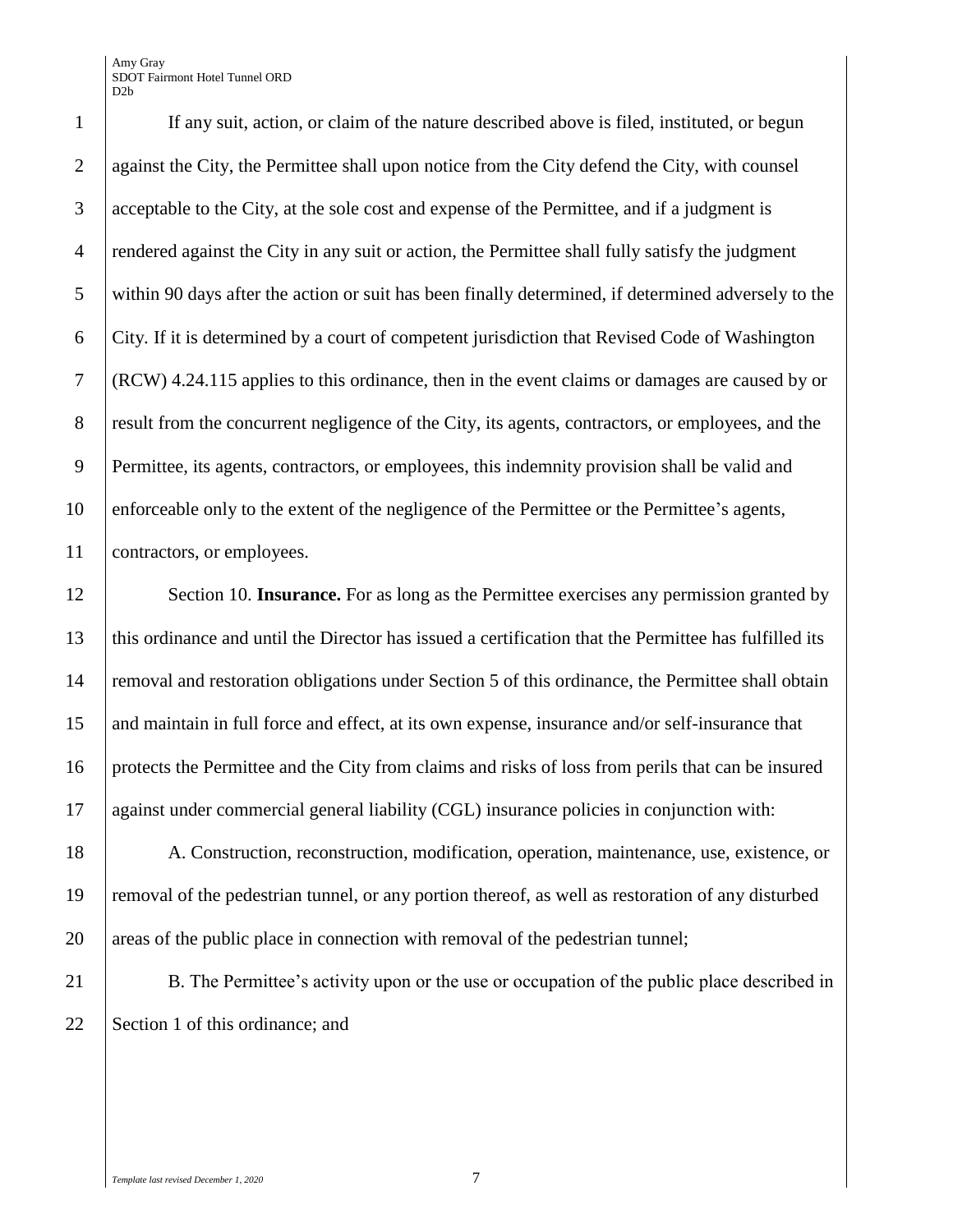C. Claims and risks in connection with activities performed by the Permittee by virtue of 2 the permission granted by this ordinance.

 Minimum insurance requirements are CGL insurance written on an occurrence form at least as broad as the Insurance Services Office (ISO) CG 00 01. The City requires insurance coverage to be placed with an insurer admitted and licensed to conduct business in Washington State or with a surplus lines carrier pursuant to chapter 48.15 RCW. If coverage is placed with any other insurer or is partially or wholly self-insured, such insurer(s) or self-insurance is subject 8 to approval by the City's Risk Manager.

 Minimum limits of liability shall be \$5,000,000 per Occurrence; \$10,000,000 General Aggregate; \$5,000,000 Products/Completed Operations Aggregate, including Premises Operations; Personal/Advertising Injury; Contractual Liability. Coverage shall include the "City of Seattle, its officers, officials, employees and agents" as additional insureds for primary and non-contributory limits of liability subject to a Separation of Insureds clause.

14 Within 60 days after the effective date of this ordinance, the Permittee shall provide to the City, or cause to be provided, certification of insurance coverage including an actual copy of 16 the blanket or designated additional insured policy provision per the ISO CG 20 12 endorsement or equivalent. The insurance coverage certification shall be delivered or sent to the Director or to SDOT at an address as the Director may specify in writing from time to time. The Permittee shall provide a certified complete copy of the insurance policy to the City promptly upon request.

 If the Permittee is self-insured, a letter of certification from the Corporate Risk Manager may be submitted in lieu of the insurance coverage certification required by this ordinance, if 22 approved in writing by the City's Risk Manager. The letter of certification must provide all information required by the City's Risk Manager and document, to the satisfaction of the City's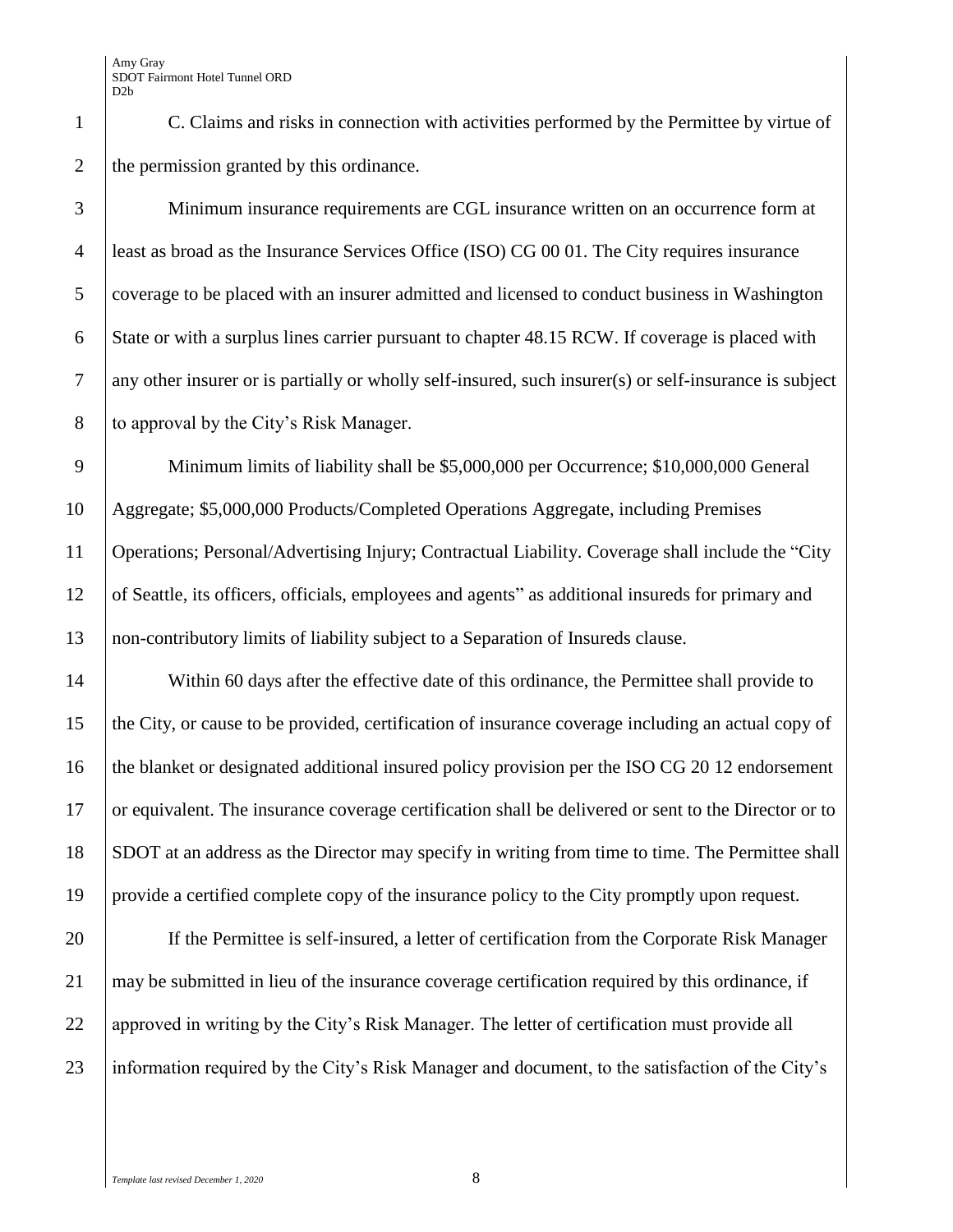Risk Manager, that self-insurance equivalent to the insurance requirements of this ordinance is in 2 force. After a self-insurance certification is approved, the City may from time to time subsequently require updated or additional information. The approved self-insured Permittee must provide 30 days' prior notice of any cancellation or material adverse financial condition of its self-insurance program. The City may at any time revoke approval of self-insurance and require the Permittee to obtain and maintain insurance as specified in this ordinance.

 In the event that the Permittee assigns or transfers the permission granted by this ordinance, the Permittee shall maintain in effect the insurance required under this section until the Director has approved the assignment or transfer pursuant to Section 14 of this ordinance.

 Section 11. **Contractor insurance.** The Permittee shall contractually require that any and all of its contractors performing work on any premises contemplated by this permit name the "City of Seattle, its officers, officials, employees and agents" as additional insureds for primary and non-contributory limits of liability on all CGL, Automobile and Pollution liability insurance and/or self-insurance. The Permittee shall also include in all contract documents with its contractors a third-party beneficiary provision extending to the City construction indemnities and warranties granted to the Permittee.

17 Section 12. **Performance bond.** Within 60 days after the effective date of this ordinance, 18 the Permittee shall deliver to the Director for filing with the City Clerk a sufficient bond executed by a surety company authorized and qualified to do business in the State of Washington, in the amount of \$40,000 and conditioned with a requirement that the Permittee 21 Shall comply with every provision of this ordinance and with every order the Director issues 22 under this ordinance. The Permittee shall ensure that the bond remains in effect until the Director has issued a certification that the Permittee has fulfilled its removal and restoration obligations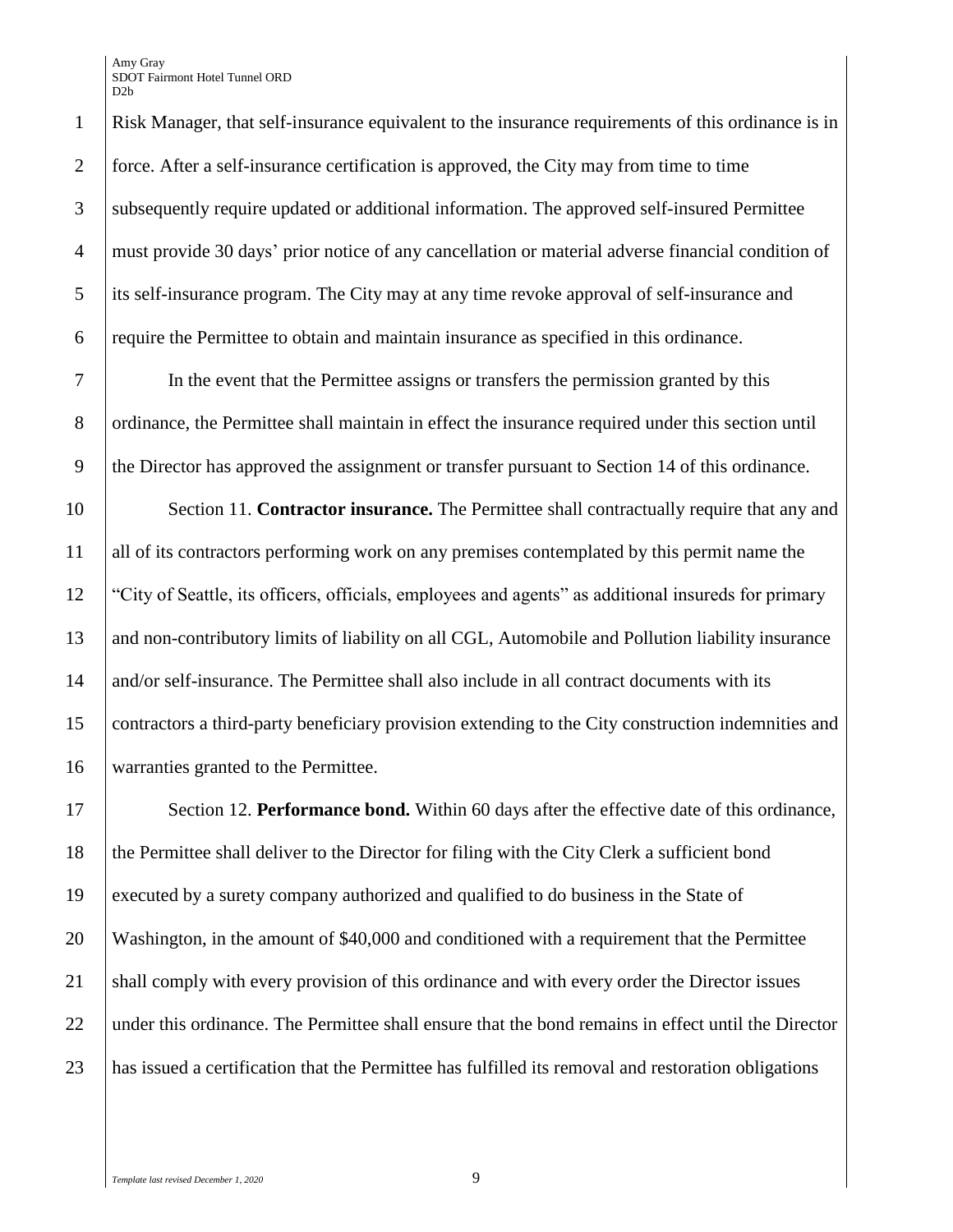under Section 5 of this ordinance. An irrevocable letter of credit approved by the Director in 2 consultation with the City Attorney's Office may be substituted for the bond. In the event that the Permittee assigns or transfers the permission granted by this ordinance, the Permittee shall maintain in effect the bond or letter of credit required under this section until the Director has approved the assignment or transfer pursuant to Section 14 of this ordinance.

 Section 13. **Adjustment of insurance and bond requirements.** The Director may adjust minimum liability insurance levels and surety bond requirements during the term of this 8 permission. If the Director determines that an adjustment is necessary to fully protect the interests of the City, the Director shall notify the Permittee of the new requirements in writing. The Permittee shall, within 60 days of the date of the notice, provide proof of the adjusted insurance and surety bond levels to the Director.

 Section 14. **Consent for and conditions of assignment or transfer.** When the Property is transferred, the permission granted by this ordinance shall be assignable and transferable by operation of law pursuant to Section 20 of this ordinance. Continued occupation of the right-of- way constitutes the Permittee's acceptance of the terms of this ordinance, and the new owner 16 shall be conferred with the rights and obligations of the Permittee by this ordinance. Other than a transfer to a new owner of the Property, the Permittee shall not transfer, assign, mortgage, pledge, or encumber the same without the Director's consent, which the Director shall not unreasonably refuse. The Director may approve assignment or transfer of the permission granted by this ordinance to a successor entity only if the successor or assignee has provided, at the time 21 of the assignment or transfer, the bond and certification of insurance coverage required under 22 this ordinance; and has paid any fees due under Section 15 and Section 17 of this ordinance. Upon the Director's approval of an assignment or transfer, the rights and obligations conferred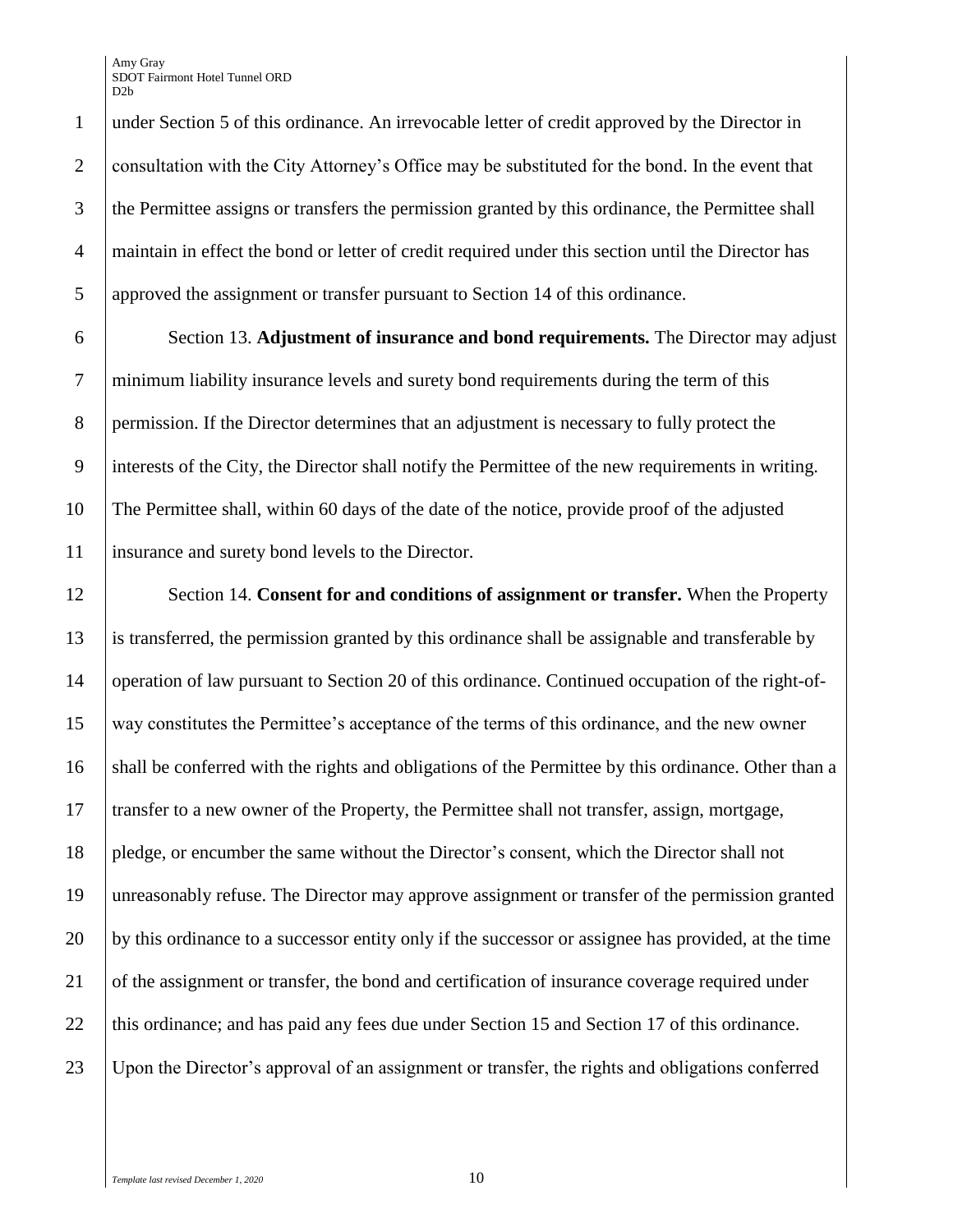on the Permittee by this ordinance shall be conferred on the successors and assigns. Any person 2 or entity seeking approval for an assignment or transfer of the permission granted by this ordinance shall provide the Director with a description of the current and anticipated use of the pedestrian tunnel.

 Section 15. **Inspection fees.** The Permittee shall, as provided by SMC Chapter 15.76 or successor provision, pay the City the amounts charged by the City to inspect the pedestrian tunnel during construction, reconstruction, repair, annual safety inspections, and at other times 8 deemed necessary by the City. An inspection or approval of the pedestrian tunnel by the City 9 shall not be construed as a representation, warranty, or assurance to the Permittee or any other person as to the safety, soundness, or condition of the Pedestrian tunnel. Any failure by the City to require correction of any defect or condition shall not in any way limit the responsibility or liability of the Permittee.

13 Section 16. **Inspection reports.** The Permittee shall submit to the Director, or to SDOT 14 at an address specified by the Director, an inspection report that:

 A. Describes the physical dimensions and condition of all load-bearing elements; 16 B. Describes any damages or possible repairs to any element of the pedestrian tunnel; C. Prioritizes all repairs and establishes a timeframe for making repairs; and D. Is stamped by a professional structural engineer licensed in the State of Washington. A report meeting the foregoing requirements shall be submitted within 60 days after the effective date of this ordinance; subsequent reports shall be submitted every two years, provided 21 that, in the event of a natural disaster or other event that may have damaged the pedestrian 22 ultunnel, the Director may require that additional reports be submitted by a date established by the Director. The Permittee has the duty of inspecting and maintaining the pedestrian tunnel. The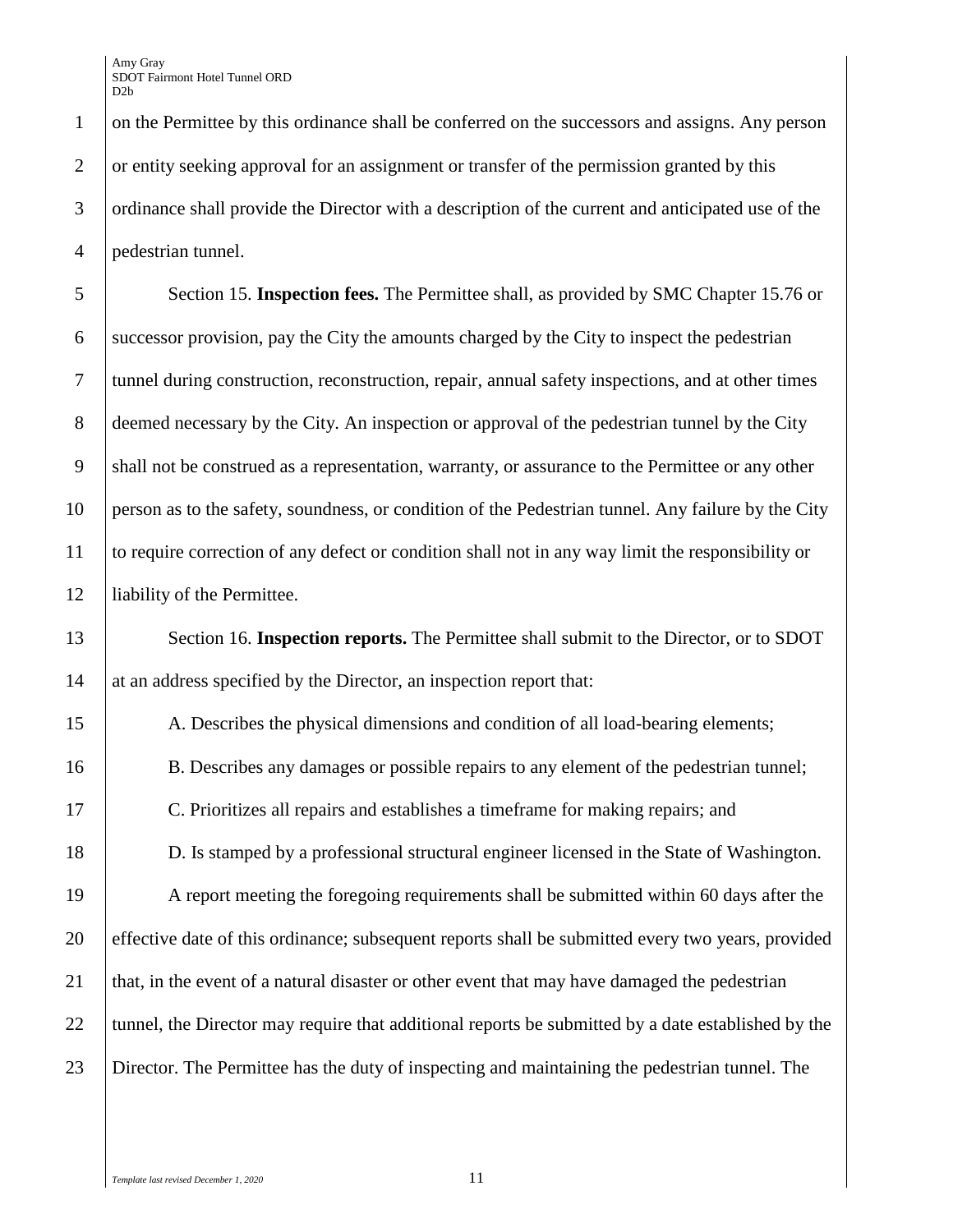1 responsibility to submit structural inspection reports periodically or as required by the Director 2 does not waive or alter any of the Permittee's other obligations under this ordinance. The receipt 3 of any reports by the Director shall not create any duties on the part of the Director. Any failure 4 by the Director to require a report, or to require action after receipt of any report, shall not waive 5 or limit the obligations of the Permittee.

6 Section 17. **Annual fee.** Beginning on the effective date of this ordinance the Permittee 7 shall pay an Issuance Fee, and annually thereafter, the Permittee shall promptly pay to the City, 8 upon statements or invoices issued by the Director, an Annual Renewal Fee, and an Annual Use 9 and Occupation fee of \$16,367.97, or as adjusted annually thereafter, for the privileges granted 10 by this ordinance.

 Adjustments to the Annual Use and Occupation Fee shall be made in accordance with a term permit fee schedule adopted by the City Council and may be made every year. In the absence of a schedule, the Director may only increase or decrease the previous year's fee to reflect any inflationary changes so as to charge the fee in constant dollar terms. This adjustment will be calculated by adjusting the previous year's fee by the percentage change between the two most recent year-end values available for the Consumer Price Index for the Seattle-Tacoma- Bellevue Area, All Urban Consumers, All Products, Not Seasonally Adjusted. Permittee shall pay any other applicable fees, including fees for reviewing applications to renew the permit after expiration of the first term. All payments shall be made to the City Finance Director for credit to 20 the Transportation Fund.

21 Section 18. **Compliance with other laws.** The Permittee shall construct, maintain, and 22 operate the pedestrian tunnel in compliance with all applicable federal, state, County, and City 23 laws and regulations. Without limitation, in all matters pertaining to the pedestrian tunnel, the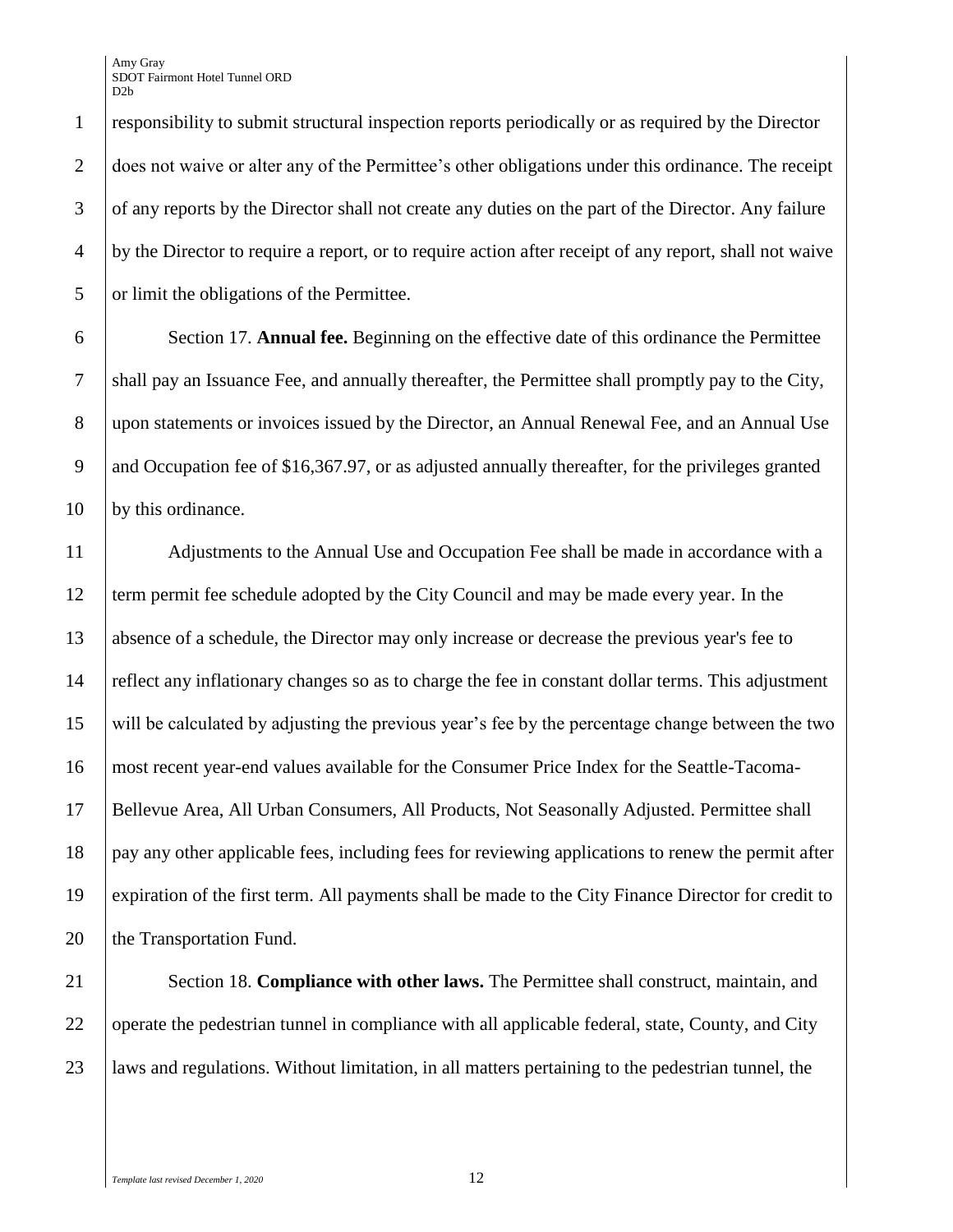Permittee shall comply with the City's laws prohibiting discrimination in employment and 2 Contracting including Seattle's Fair Employment Practices Ordinance, Chapter 14.04, and Fair Contracting Practices code, Chapter 14.10 (or successor provisions).

 Section 19. **Acceptance of terms and conditions.** The Permittee shall provide evidence of insurance coverage required by Section 10 of this ordinance, the bond as required by Section 12 of this ordinance, and the covenant agreement required by Section 20 of this ordinance within 60 days after the effective date of this ordinance. Continued occupation of the right-of-way constitutes the Permittee's acceptance of the terms of this ordinance.

 Section 20. **Obligations run with the Property.** The obligations and conditions imposed 10 on the Permittee by and through this ordinance are covenants that run with the land and bind subsequent owners of the property adjacent to the pedestrian tunnel and legally described in Section 1 of this ordinance (the "Property"), regardless of whether the Director has approved assignment or transfer of the permission granted herein to such subsequent owner(s). At the request of the Director, the Permittee shall provide to the Director a current title report showing the identity of all owner(s) of the Property and all encumbrances on the Property. The Permittee 16 shall, within 60 days of the effective date of this ordinance, and prior to conveying any interest in the Property, deliver to the Director upon a form to be supplied by the Director, a covenant agreement imposing the obligations and conditions set forth in this ordinance, signed and acknowledged by the Permittee and any other owner(s) of the Property and recorded with the King County Recorder's Office. The Director shall file the recorded covenant agreement with the City Clerk. The covenant agreement shall reference this ordinance by its ordinance number. At 22 the request of the Director, Permittee shall cause encumbrances on the Property to be 23 Subordinated to the covenant agreement.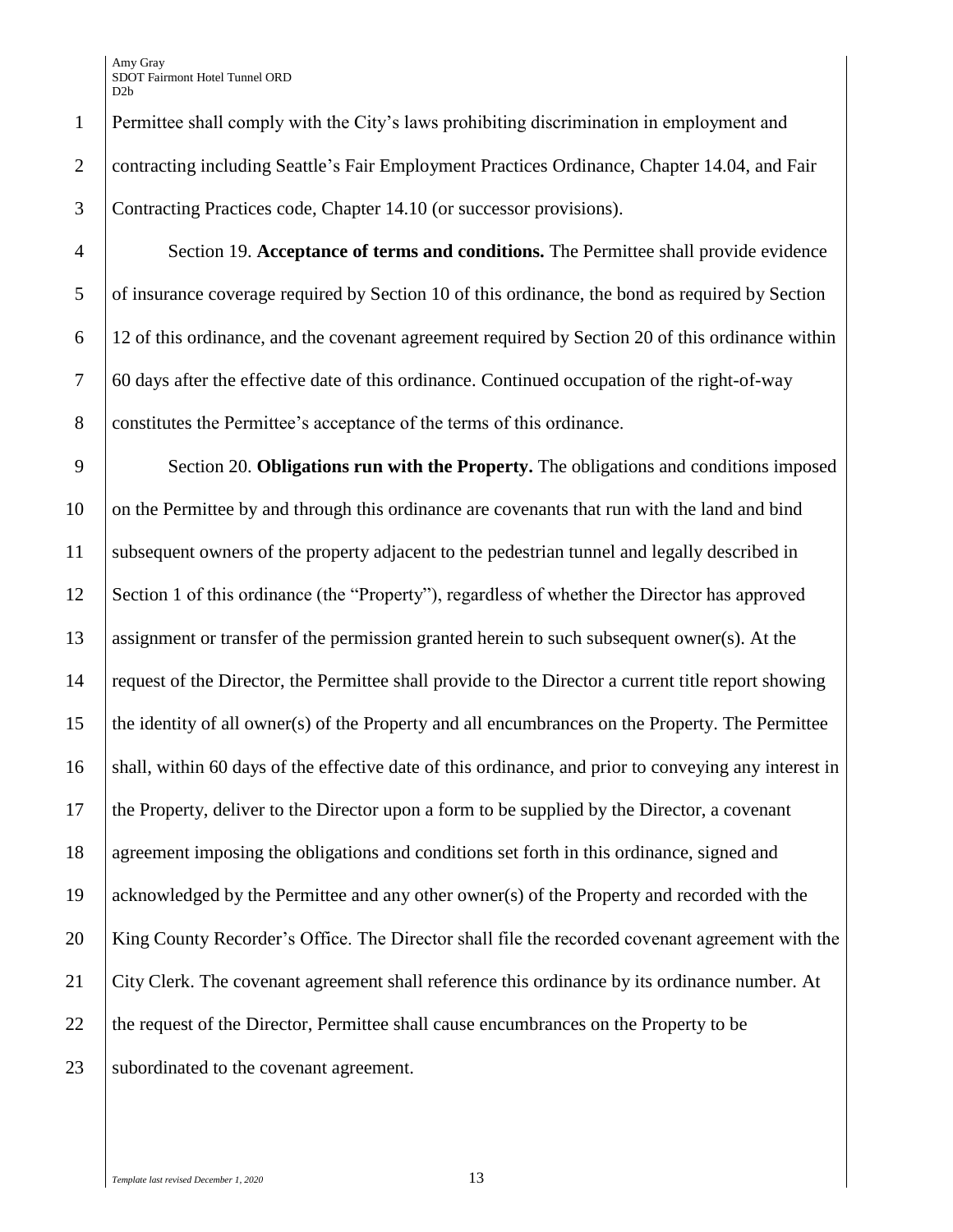|                | D2b                                                                                     |
|----------------|-----------------------------------------------------------------------------------------|
| $\mathbf{1}$   | Section 21. Repeal of Section 8 of Ordinance 123539. Section 8 of Ordinance 123539 is   |
| $\overline{2}$ | repealed.                                                                               |
| $\mathfrak{Z}$ | Section 22. Section titles. Section titles are for convenient reference only and do not |
| $\overline{4}$ | modify or limit the text of a section.                                                  |
|                |                                                                                         |
|                |                                                                                         |
|                |                                                                                         |
|                |                                                                                         |
|                |                                                                                         |
|                |                                                                                         |
|                |                                                                                         |
|                |                                                                                         |
|                |                                                                                         |
|                |                                                                                         |
|                |                                                                                         |
|                |                                                                                         |
|                |                                                                                         |
|                |                                                                                         |
|                |                                                                                         |
|                |                                                                                         |
|                |                                                                                         |
|                |                                                                                         |
|                |                                                                                         |
|                |                                                                                         |
|                |                                                                                         |
|                |                                                                                         |